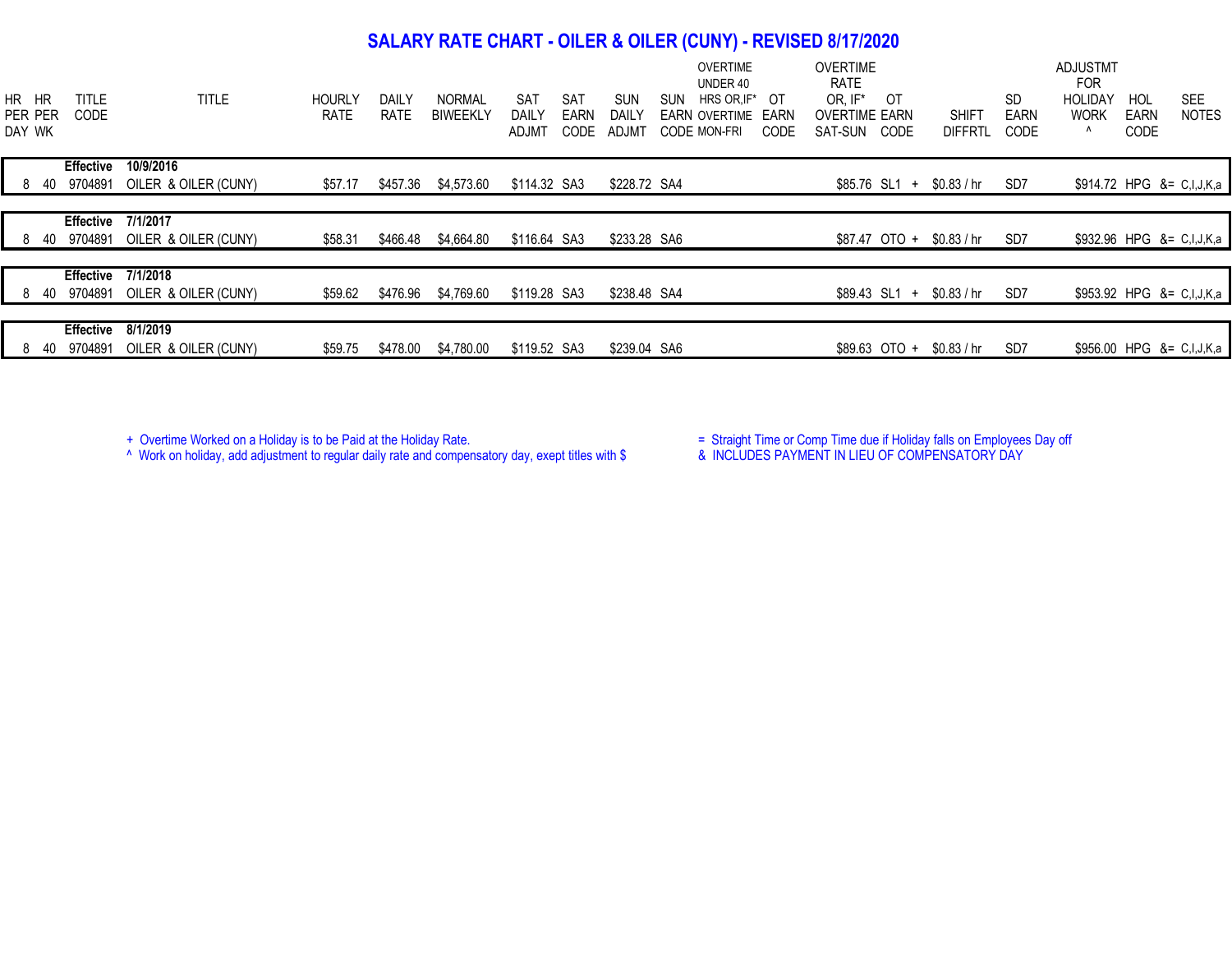## **SALARY RATE CHART -STATIONARY ENGINEER (CUNY) - REVISED 8/17/2020**

| HR HR<br>DAY WK | PER PER | <b>TITLE</b><br><b>CODE</b> | <b>TITLE</b>                           | <b>HOURLY</b><br><b>RATE</b> | DAILY<br><b>RATE</b> | <b>NORMAL</b><br><b>BIWEEKLY</b> | SAT<br>DAILY<br><b>ADJM1</b> | SAT<br><b>EARN</b><br><b>CODE</b> | <b>SUN</b><br>DAILY<br>ADJM1 | <b>OVERTIME</b><br>UNDER 40<br>SUN<br>HRS OR.IF*<br>OT<br><b>EARN OVERTIME</b><br>EARN<br>CODE<br><b>CODE MON-FRI</b> | <b>OVERTIME</b><br><b>RATE</b><br>OR. IF*<br><b>OVERTIME EARN</b><br>SAT-SUN | OT<br>CODE     | <b>SHIFT</b><br><b>DIFFRTL</b> | <b>SD</b><br><b>EARN</b><br>CODE | ADJUSTMT<br><b>FOR</b><br><b>HOLIDAY</b><br><b>WORK</b><br>Λ | HOL<br><b>EARN</b><br>CODE | <b>SEE</b><br><b>NOTES</b> |
|-----------------|---------|-----------------------------|----------------------------------------|------------------------------|----------------------|----------------------------------|------------------------------|-----------------------------------|------------------------------|-----------------------------------------------------------------------------------------------------------------------|------------------------------------------------------------------------------|----------------|--------------------------------|----------------------------------|--------------------------------------------------------------|----------------------------|----------------------------|
|                 |         | <b>Effective</b>            | 10/9/2016                              |                              |                      |                                  |                              |                                   |                              |                                                                                                                       |                                                                              |                |                                |                                  |                                                              |                            |                            |
|                 | 840     |                             | 9704915 STATIONARY ENGINEER(CUNY)      | \$60.84                      | \$486.72             | \$4,867.20                       | \$121.68 SA3                 |                                   | \$243.36 SA4                 |                                                                                                                       |                                                                              | $$91.26$ SL1 + | \$1.15 SD7                     |                                  |                                                              |                            | \$973.44 HPG &= C,I,J,K,a  |
|                 |         |                             |                                        |                              |                      |                                  |                              |                                   |                              |                                                                                                                       |                                                                              |                |                                |                                  |                                                              |                            |                            |
|                 |         | <b>Effective 7/1/2017</b>   |                                        |                              |                      |                                  |                              |                                   |                              |                                                                                                                       |                                                                              |                |                                |                                  |                                                              |                            |                            |
|                 |         |                             |                                        |                              |                      |                                  |                              |                                   |                              |                                                                                                                       |                                                                              |                |                                |                                  |                                                              |                            |                            |
|                 | 840     |                             | 9704915 STATIONARY ENGINEER(CUNY)      | \$62.06                      | \$496.48             | \$4,964.80                       | \$124.16 SA3                 |                                   | \$248.24 SA4                 |                                                                                                                       |                                                                              | $$93.09$ SL1 + | \$1.15 SD7                     |                                  | \$992.96 HPG &= C,I,J,K,a                                    |                            |                            |
|                 |         |                             |                                        |                              |                      |                                  |                              |                                   |                              |                                                                                                                       |                                                                              |                |                                |                                  |                                                              |                            |                            |
|                 |         | <b>Effective</b>            | 7/1/2018                               |                              |                      |                                  |                              |                                   |                              |                                                                                                                       |                                                                              |                |                                |                                  |                                                              |                            |                            |
|                 |         |                             | 8 40 9704915 STATIONARY ENGINEER(CUNY) | \$63.46                      | \$507.68             | \$5,076.80                       | \$126.96 SA3                 |                                   | \$253.84 SA4                 |                                                                                                                       |                                                                              | $$95.19$ SL1 + | \$1.15 SD7                     |                                  | \$1,015.36 HPG &= C,I,J,K,a                                  |                            |                            |
|                 |         |                             |                                        |                              |                      |                                  |                              |                                   |                              |                                                                                                                       |                                                                              |                |                                |                                  |                                                              |                            |                            |
|                 | 8 40    | <b>Effective</b><br>9704915 | 8/1/2019<br>STATIONARY ENGINEER(CUNY)  | \$63.60                      | \$508.80             | \$5,088.00                       | \$127.20 SA1                 |                                   | \$254.40 SA4                 |                                                                                                                       |                                                                              | $$95.40$ SL1 + | \$1.15 SD7                     |                                  | \$1,017.60 HPG &= C,I,J,K,a                                  |                            |                            |

^ Work on holiday, add adjustment to regular daily rate and compensatory day, exept titles with \$ & INCLUDES PAYMENT IN LIEU OF COMPENSATORY DAY

+ Overtime Worked on a Holiday is to be Paid at the Holiday Rate. The Straight Time or Comp Time due if Holiday falls on Employees Day off +